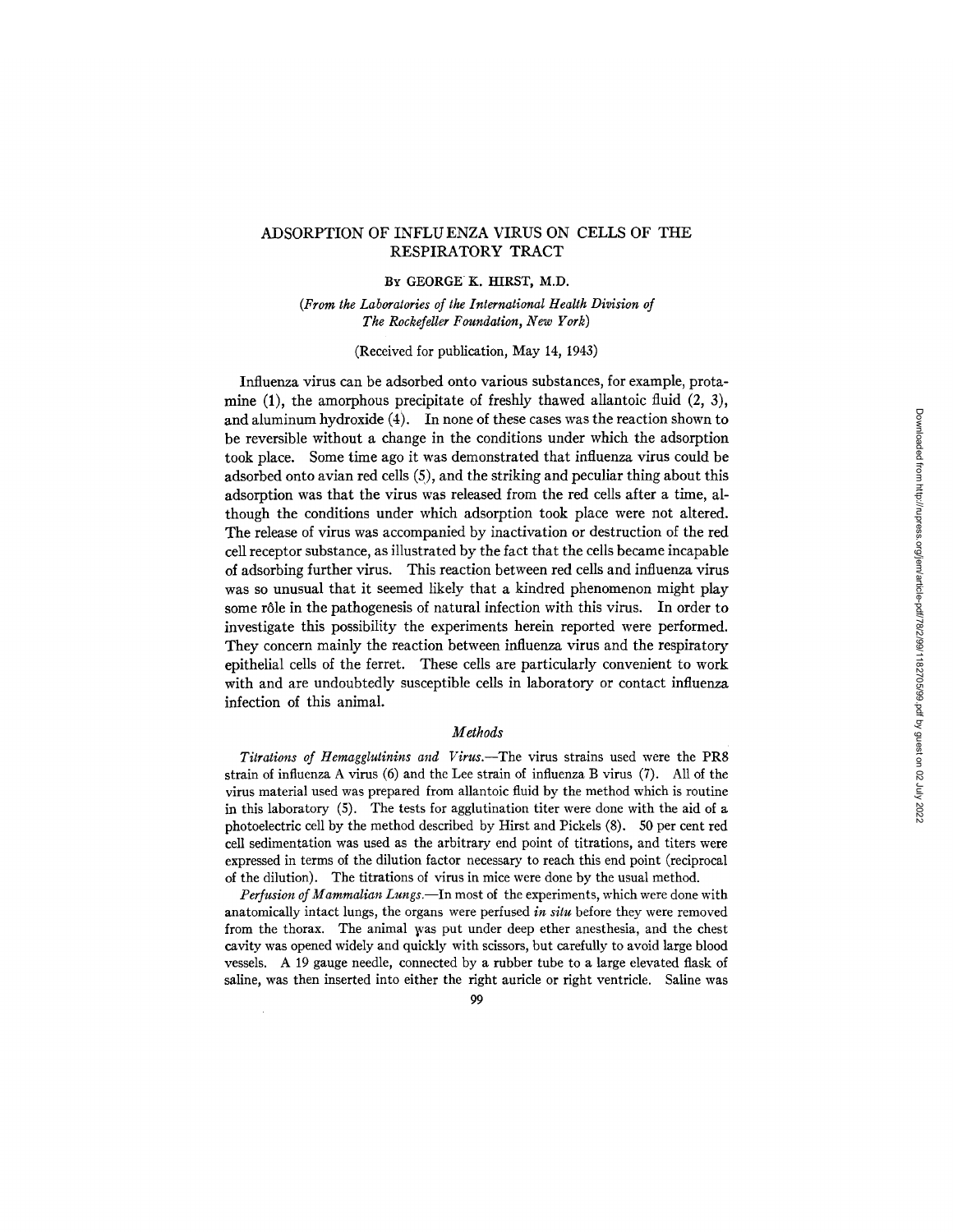allowed to flow in under low pressure (20 cm. of water), and at the same time a large incision was made into the left ventricle. Under these conditions the lungs became quite pale in 1 or 2 minutes, but perfusion was continued until the perfusate was quite free of blood. Before the perfusing needle was removed, the systemic vessels leading to and from the heart were clamped and tied off to prevent any backflow of blood into the pulmonary circuit. The lungs were then dissected out together with the trachea as far as and including the larynx. Usually all the lobes were pale, almost white in color with no evidence of remaining blood. Whenever such perfused lungs were ground in saline, the superuatant fluid was not colored with hemoglobin. Though not perfused by this method, the trachea, being nearly avascular, did not introduce appreciable blood into the system.

Tests for the Behavior of Virus in Perfused Lungs.--After excision of the perfused lungs, the larynx and end of the trachea were slipped over a small glass tube inserted in a one-hole rubber stopper. The trachea was fixed to the glass tube by thread tied tightly about the upper portion. With the lungs suspended from this tube, the stopper was placed in an Erlenmeyer flask of 1000 ce. capacity, to the side arm of which was attached a long rubber tube and mouthpiece by which the pressure in the flask could be regulated. Virus suspensions were put into the lungs by means of a 30 cc. syringe and 5 inch 20 gauge needle. The point of the needle was inserted through the trachea to a point just above the bifurcation. The fluid was slowly injected in order to prevent bubbles from being carried down into the lungs. As the fluid was added, the lungs gradually expanded, and usually 25 to 35 cc. were introduced without difficulty. Generally, the lower lobes filled first, and if the fluid was added too rapidly, large bullae formed on the margins of the lower lobes, causing considerable leakage. The leakage of a small amount of fluid (2 to 5 cc.) over a period of hours generally could not be prevented even with extreme care. Occasionally also the upper lobes failed to fill with fluid, but this was not often troublesome.

After the lungs were filled with fluid and before each sample was taken, alternate pressure and suction were applied to the flask by means of the mouthpiece. This brought the fluid alternately up into the trachea and down below the bifurcation, and caused a certain amount of mixing so that the samples were more nearly representative of the fluid in the entire lung. For removing samples from the lung the 5 inch needle was again inserted in the trachea and the point placed just above the bifurcation. By applying pressure to the flask the fluid level was maintained above the tip of the needle while a sample was aspirated. After the sample was removed the fluid level was lowered below the tracheal bifurcation by suction, following which the pressure in the flask was returned to that of the atmosphere. All experiments with perfused lungs were carried out in an incubator room at 37°C. In some experiments a buffer solution was used to wash out the virus from the lungs. For this purpose a dilute phosphate buffer ( $\mu$ /100, pH 7.2) in physiological saline was used throughout.

#### EXPERIMENTAL

The Reaction between Influenza Virus and the Cells of Perfused Ferret Lungs. --When ferret red cells were thoroughly washed, they agglutinated almost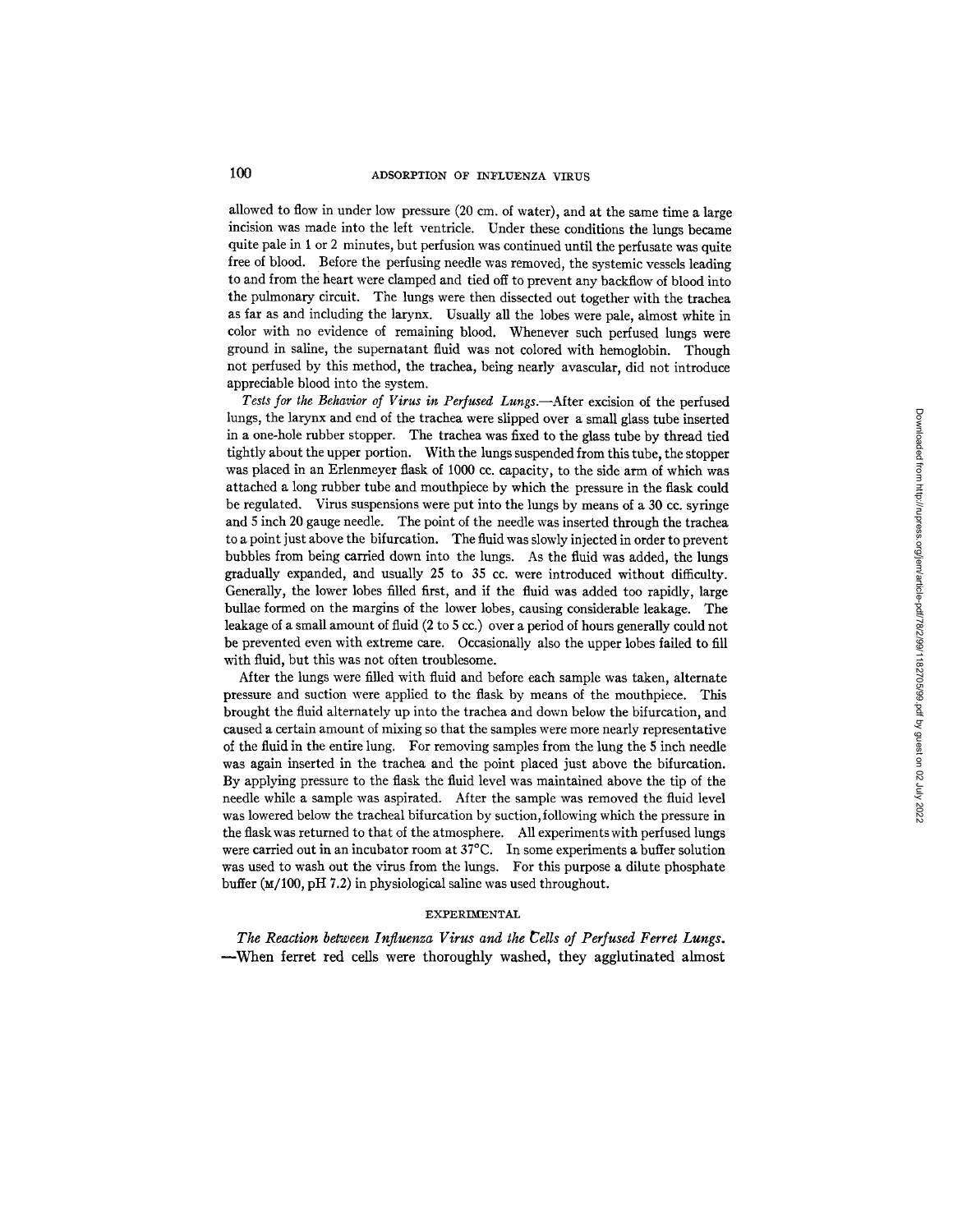equally well with the PR8 and Lee strains of influenza A and B virus<sup>1</sup> and their reactivity in this respect was comparable to that of human or guinea pig red cells. Ferret red cells also efficiently adsorbed these two strains. In studying the reaction between influenza virus and ferret pulmonary cells it was clearly necessary to eliminate red blood cells completely from the system, and for this reason all ferret lungs were perfused before use.

In the first experiment, the data for which are expressed graphically in Fig. 1, perfused lungs from normal ferrets were used. 35 cc. of allantoic fluid contain-



FIG. 1. Agglutination and mouse lethal titrations on suspensions of PR8 and Lee virus inoculated intratracheally in excised perfused ferret lungs. The broken line connects points at which the agglutination titer was too low to be measured.

ing a high titer of PR8 virus was injected as described under Methods. Samples were removed from the lung at intervals, and the agglutination titer of the various specimens was determined at one time. In addition the 50 per cent mouse mortality titer was measured for the original material, the 5 minute, and 5 hour samples. The data show that there was an extremely rapid adsorption of the virus present in the allantoic fluid. Less than 1 per cent remained unadsorbed after 5 minutes, whether measured by mouse mortality or agglutination. On subsequent samples up to 2 hours the agglutination titer was too low to be detected by our method. At 3 hours an appreciable amount of hemag-

<sup>1</sup> Some mammalian red cells, such as those from the *Macacus rhesus* monkey, agglutinate well with the Lee but not with the PR8 strain.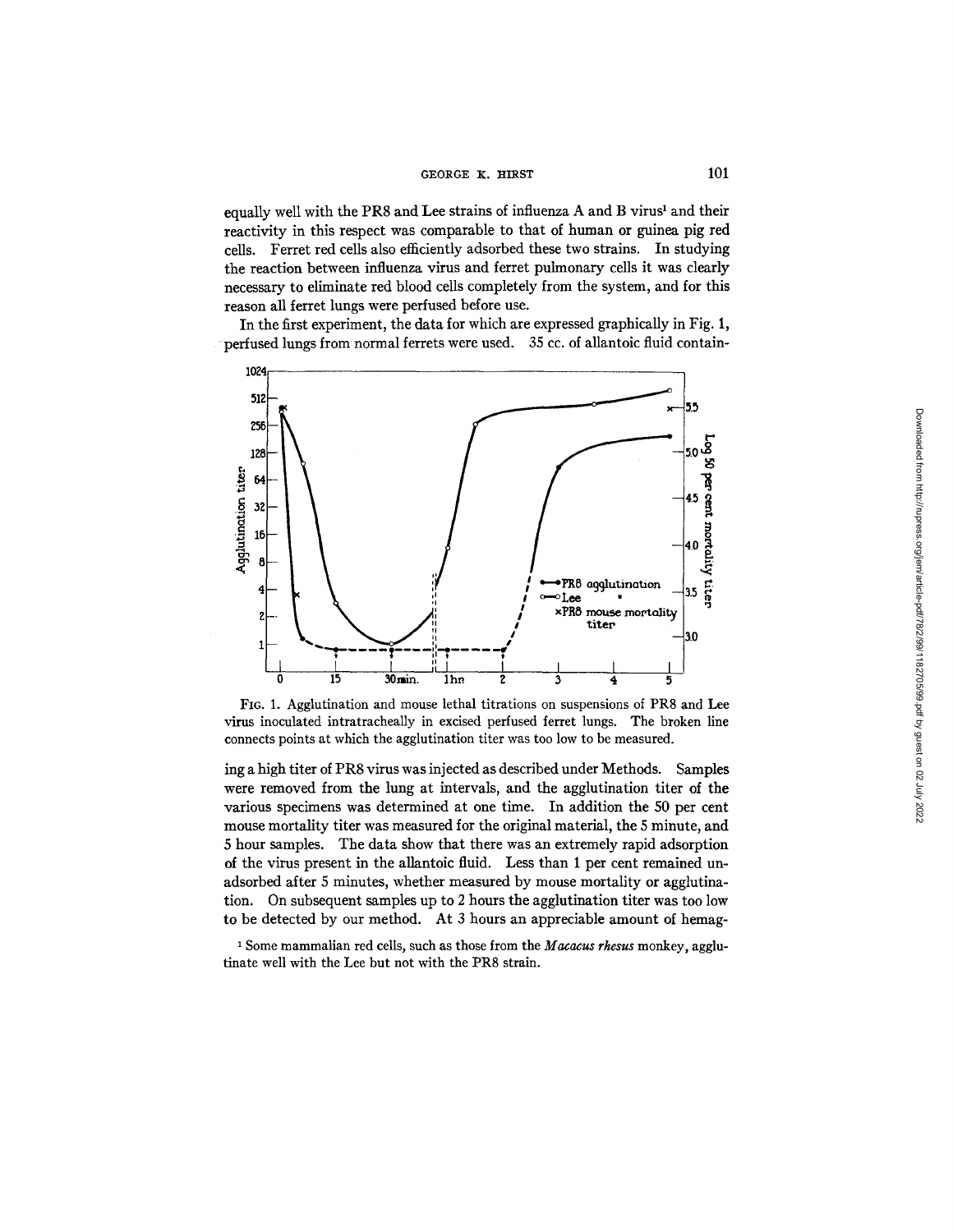glutinin reappeared in the aHantoic fluid, and still more at 5 hours. The lethal titer of the final sample for the mouse was almost back to its original level. Since with the removal of each sample progressively less fluid was left in the lung, the elution of active particles from the respiratory ceils took place in a volume considerably less than the original. When this factor was taken into account, it was calculated that about one-fourth of the originally adsorbed virus was released in 5 hours' time.

In order to extend the analogy of this reaction to that of avian red cell ad- $\sim$ sorption, the same experiment was repeated with the Lee strain of influenza B virus, the results of which are also shown in Fig. 1. The agglutination titer of the Lee preparation was of the same order as that of the PR8 suspension just described. The adsorption of this strain was somewhat less rapid than that of PR8 virus, maximum adsorption not being achieved for 30 minutes. While the degree of adsorption at the maximum point was less than with the PR8

| тявет т                                                                                                             |  |
|---------------------------------------------------------------------------------------------------------------------|--|
| Adsorption and Release of PR8 Virus from Perfused Mouse and Rabbit Lungs As Tested by the<br>Agglutination Reaction |  |
|                                                                                                                     |  |

many n<sub>i</sub>

|                                                          | Control             | Time after inoculation into lungs |                  |        |  |  |
|----------------------------------------------------------|---------------------|-----------------------------------|------------------|--------|--|--|
|                                                          |                     | $5$ min.                          | 2 <sub>hrs</sub> | 8 hrs. |  |  |
|                                                          | Agglutination titer |                                   |                  |        |  |  |
| Mouse                                                    | 256                 | $\leq 8$                          | 20               | -84    |  |  |
| $Rabbit: \ldots, \ldots, \ldots, \ldots, \ldots, \ldots$ | 239                 | 32                                | 37               | 169    |  |  |

strain, nevertheless over 99 per cent of the hemagglutinin was removed from the aUantoic fluid. The elution phase was more rapid and complete than with the PR8 strain and the final sample, removed after 5 hours, had a titer of 632 as compared with the original titer of 362. This again was due to the fact that the virus was eluted into a volume far less than the original. When corrections for change ofvolumewere made, it was found that about 75 per cent of the hemagglutinin which was at one time adsorbed onto the respiratory epithelium reappeared in the allantoic fluid.

The same kind of experiment was performed with PR8 virus and perfused mouse and rabbit lungs (Table I). With a perfused mouse lung preparation 1.5 cc. of PR8 allantoic fluid was inoculated intratracheally with a hypodermic needle. This was aspirated at 5 minutes and was replaced with 1.5 cc. of dilute phosphate buffer. The buffer was removed at 2 hours and replaced with more buffer which was finally removed 8 hours after the beginning of the experiment. All the samples were titrated simultaneously, and the data in Table I show that the behavior was strikingly similar to that of ferret lung preparations. Over 95 per cent of the virus inoculated was adsorbed in 5 minutes, and in 8 hours about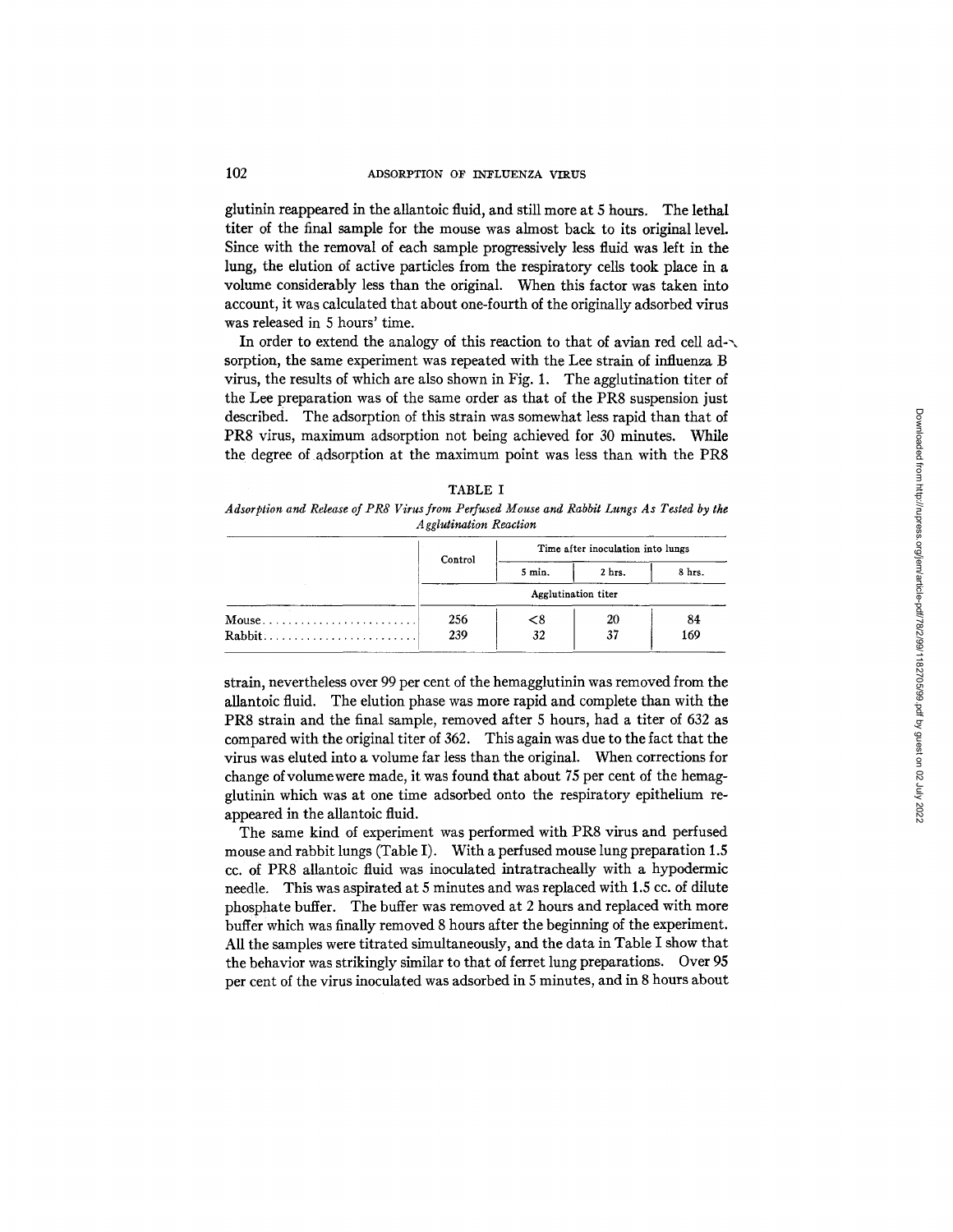one-third of the adsorbed virus was released. A similar experiment was performed with a perfused rabbit lung preparation with essentially the same results although here the degree of adsorption was not nearly so marked. Once again, however, elution of adsorbed virus was demonstrated.

*Adsorption of Inactive Virus onto the Cells of Perfused Ferret Lungs--A* preparation of PR8 virus was heated at 56°C. for 30 minutes. This treatment resulted in a loss of approximately 60 per cent of the agglutinating activity and rendered the suspension non-infectious for mice. 25 cc. of the heated suspension was inoculated intratracheaUy into a perfused ferret lung, and samples were removed at intervals. The agglutination activity of these samples is shown in Table II. There was a rapid adsorption of hemagglutinin, but even after 5 hours there was no evidence of release of activity from the cells. A

#### TABLE II

*Effect of Formalin and Heat on Adsorption and Release of Influenza Virus from Cells of Perfused Ferret Lungs* 

| Virus<br>strain |                       | Control | Time after inoculation into lung, min. |               |          |               |               |               |  |
|-----------------|-----------------------|---------|----------------------------------------|---------------|----------|---------------|---------------|---------------|--|
|                 | Treatment             |         | 6                                      | 15            | 30       | 60            | 120           | 300           |  |
|                 |                       |         | Agglutination titer                    |               |          |               |               |               |  |
| PR8             | Untreated             | 632     | $\lt2$                                 | $\lt2$        | $\lt2$   | $\mathbf{<}2$ | 417           | 447           |  |
|                 | Heated 56°C.          | 194     | $\lt2$                                 | $\lt2$        | $\lt2$   | $\leq$ 2      | $\leq$ 2      | $\leq$ 2      |  |
|                 | Formalin 0.1 per cent | 97      | $\lt2$                                 | $\lt2$        | $\leq$ 2 | $\leq$ 2      | $\leq$ 2      | $\lt2$        |  |
| Lee             | Untreated             | 182     | 21                                     | 11            | 6        | 39            | 84            | 388           |  |
|                 | Heated 56°C.          | 120     | $\lt2$                                 | $\lt2$        | $\leq$ 2 | $\leq$ 2      | $\mathbf{<}2$ | $\lt2$        |  |
|                 | Formalin 0.1 per cent | 74      | 11                                     | $\mathbf{<}2$ | ${<}2$   | $\lt2$        | $\mathbf{<}2$ | $\mathbf{<}2$ |  |

similar result was obtained with PR8 virus inactivated by the addition of 0.1 per cent formalin, 48 hours before use. Heated and formalinized Lee virus also showed no evidence of release after adsorption on ferret lung.

This behavior was somewhat different from that obtained when similarly inactivated influenza virus was allowed to act on avian red cells. As previously observed (5) heated and formalinized PR8 virus is capable of adsorption and release from avian red cells. The same was found to be true of formalinized Lee virus. Heated Lee virus, however, was not detectably eluted after adsorption on avian red cells. The experiments with ferret lung do not coincide therefore with the results of red cell adsorption. Whether or not ferret lung requires infectious PR8 virus for the occurrence of virus release cannot be answered at present. It seems quite possible that some less drastic method of virus inactivation may be found which will do away with the infectivity of the PR8 strain and leave the adsorption-release reaction with pulmonary cells intact.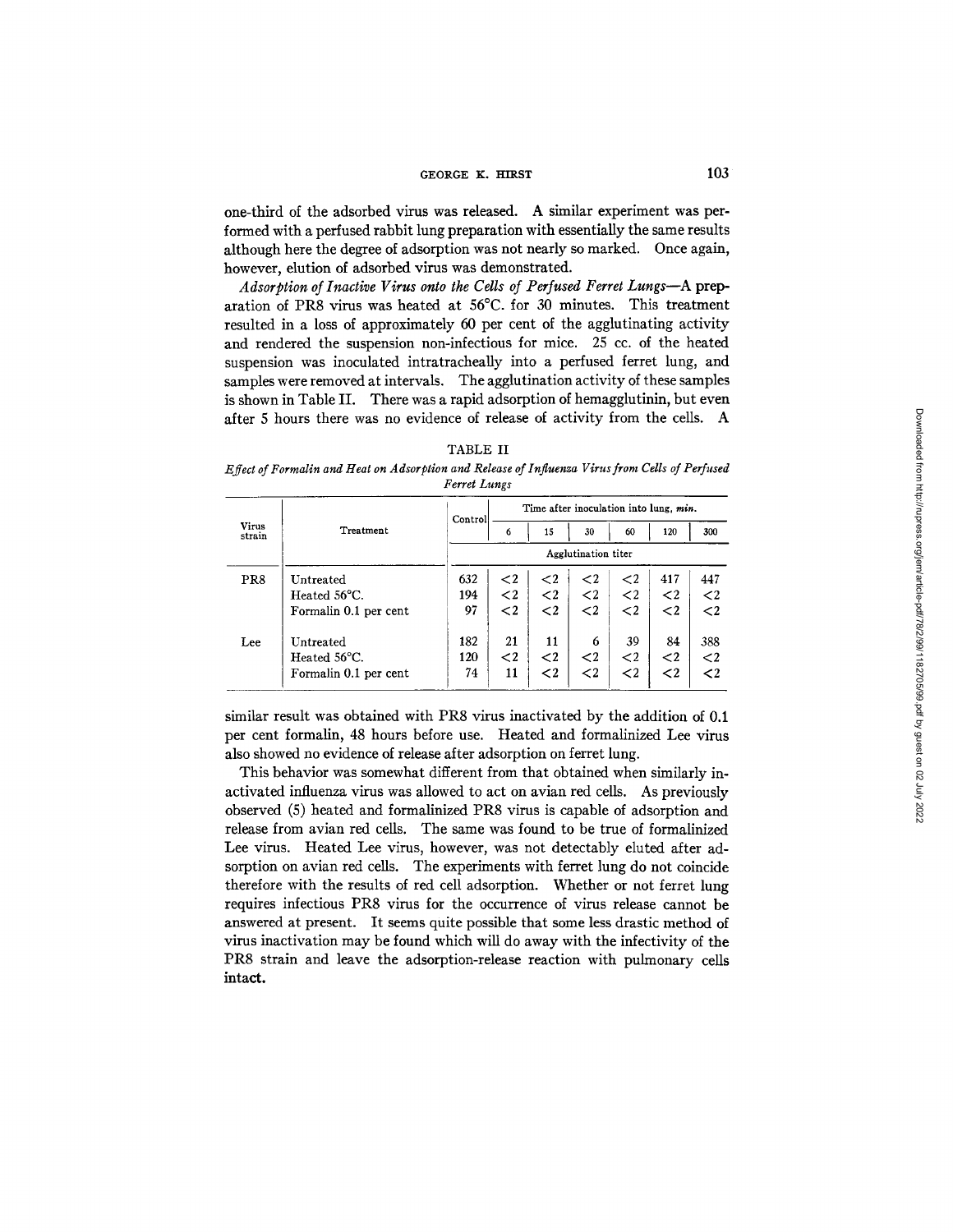## 104 ADSORPTION OF INFLUENZA VIRUS

*The Adsorption of Influenza Virus in the Living Ferret.--After* it was shown that influenza virus was adsorbed onto and released from the respiratory cells of excised lungs, it was decided to attempt to find out what happened when virus was inoculated into the lungs of living ferrets. For this purpose our methods had to be somewhat modified. It was necessary to use concentrated suspensions of virus since it was not feasible to inoculate living animals with large volumes of material. It was also necessary to kill the ferret in order to attempt to recover inoculated virus, so that each animal was used for only one period of exposure to the agent.

Allantoic fluid containing the PR8 strain was centrifuged for 1 hour at  $12,000$  R.P.M. in an angle centrifuge. The pellets containing virus were resuspended in 1/20 the original volume, using superuatant allantoic fluid as a diluent. 2 cc. of this concen-

| <b>Virus</b><br>Titer of<br>strain<br>inoculum |                                             |                  | Time of exposure of virus to living lung |        |               |               |               |  |  |
|------------------------------------------------|---------------------------------------------|------------------|------------------------------------------|--------|---------------|---------------|---------------|--|--|
|                                                | Time of sample<br>after excision<br>of lung | 10 min.          | 2 hrs.                                   | 4 hrs. | 8 hrs.        | 24 hrs.       |               |  |  |
|                                                |                                             |                  | Agglutination titer*                     |        |               |               |               |  |  |
| PR <sub>8</sub>                                | 4000                                        | $5 \text{ min.}$ | $\leq$ 2                                 | $\lt2$ | $\mathbf{<}2$ | trace         | 120           |  |  |
|                                                |                                             | 5 hrs.           | 512                                      | 72     | $\leq$        | trace         | 120           |  |  |
| Lee                                            | 632                                         | $5$ min.         | $\leq$ 2                                 | $\lt2$ | $\lt2$        | $\mathbf{<}2$ | $\mathbf{<}2$ |  |  |
|                                                |                                             | 5 hrs.           | 256                                      | trace  | $\lt2$        | $\lt2$        | $\lt2$        |  |  |

TABLE III *Adsorption and Release of Influenza Virus by Lungs of Living Ferrets* 

\* Figures indicate the agglutination fiter which would have been found if all the free virus in the lung were contained in a volume of 2 cc., the same volume as the inoculum.

trate, which had an agglutination fiter of 4000, was inoculated intranasally into each of 5 ferrets under light anesthesia. After varying intervals the animals were reanesthefized, the lungs perfused, excised, and 10 cc. of dilute phosphate buffer injected intratracheally. 5 minutes after introducing the fluid a sample was taken. Thereafter the lung preparation was kept at 37°C., and a final sample was removed 5 hours after the lungs were excised. The animals were sacrificed after periods varying from 10 minutes to 24 hours. The perfusion took about 15 minutes to perform so that the first sample from the lung was taken 20 minutes after the death of the ferret. When all the samples were assembled, having been stored at  $4^{\circ}$ C., they were titrated simultaneously for agglutination titer, and the data are shown in Table III. Tor purposes of convenience the titers of the inoculum and samples were all corrected to a constant volume, thus making all the values directly comparable in terms of the amount of virus injected and recovered. Each ferret was utilized for two determinations:  $(a)$  a measure of the agglutinin adsorbed by the lung in the living animal in a given length of time, as shown by the titer of the initial sample  $(20 \text{ minutes after death})$ ; and  $(b)$  the amount of adsorbed virus which could be released from the excised lung, as shown by the titer of the sample taken 5 hours after excision. Since the virus in this experiment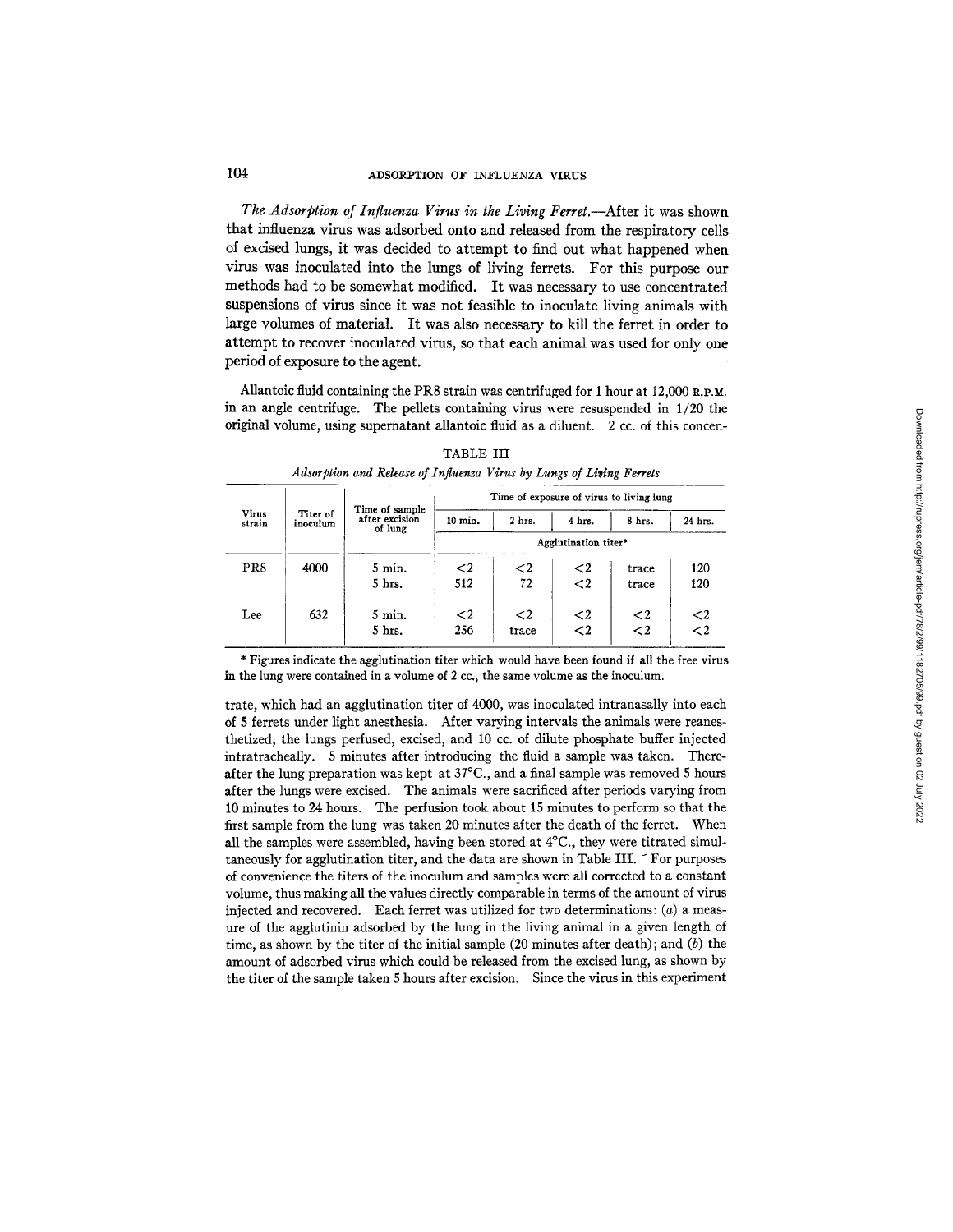with the living ferrets was introduced by inhalation and not by injection, the results were not so easily reproduced as in the first experiment with the excised lungs, and many of the points in the experiment have been repeated.

As can be seen by the data in Table III, there was a rapid adsorption of virus by the lung of the living ferret, and unlike the behavior in the excised lung the virus was not significantly released in  $\vec{A}$  or 8 hours. After 8 hours in the living ferret only a faint trace of free agglutinin was found but at 24 hours agglutinin was again free in appreciable quantity and was obtained by the simple infusion of fluid. The samples taken 5 hours after lung excision show that virus which had been in contact with the living lung for a brief period (10 minutes), even though it was completely adsorbed, still was capable of release from the excised lung. After 2 hours' contact between living lung and virus, much less agglutinin was released in the excised lung, and after 4 hours' contact there was no detectable release. Essentially the same results were obtained with influenza B virus in living ferrets.

This experiment shows that adsorption of virus in a viable lung takes place much as it did in the excised lung. However, after prolonged contact between the cells and the virus, the adsorbed material became in some way more firmly fixed so that the agglutinin was no longer released by simple methods. This change in degree of fixation was not found in' excised lungs.

Free agglutinin was found in the first sample from the PR8 ferret killed 24 hours after inoculation. This may well have been due to multiplication of the virus within the cells, with subsequent breakdown of the cell walls and release of the infective agent.<sup>2</sup> The free virus at 24 hours may be analogous to the eluted virus obtained with excised pulmonary tissue in a shorter interval. The presence of free agglutinin and virus at 24 hours suggests that the cell receptors normally present may have been destroyed.

One side observation during the above tests seems worthy of note. When ferrets were given 2 cc. of unconcentrated allantoic fluid intranasally very little gross pulmonary change was visible for 24 hours. When ferrets were given 2 cc. of the concentrated preparations, however, they were found to develop quite marked hemorrhagic lesions in the lower lobes in as short a time as 2 hours. The hemorrhagic areas frequently did not perfuse well, and on several occasions such lungs yielded fluid which contained red cells. The presence of even a small amount of blood may have masked the elution of hemagglutinins in some preparations, if the eluted virus were small in amount.

*The Reaction between Influenza Virus and Ground Tissue Suspensions.--We*  have attempted to demonstrate the adsorption and release of influenza virus from suspensions of ground tissue, prepared from perfused lungs and livers. Such reactions with ground cells did not yield conclusive results. One of the

<sup>2</sup> In mice maximum multiplication of virus may take place in 24 hours.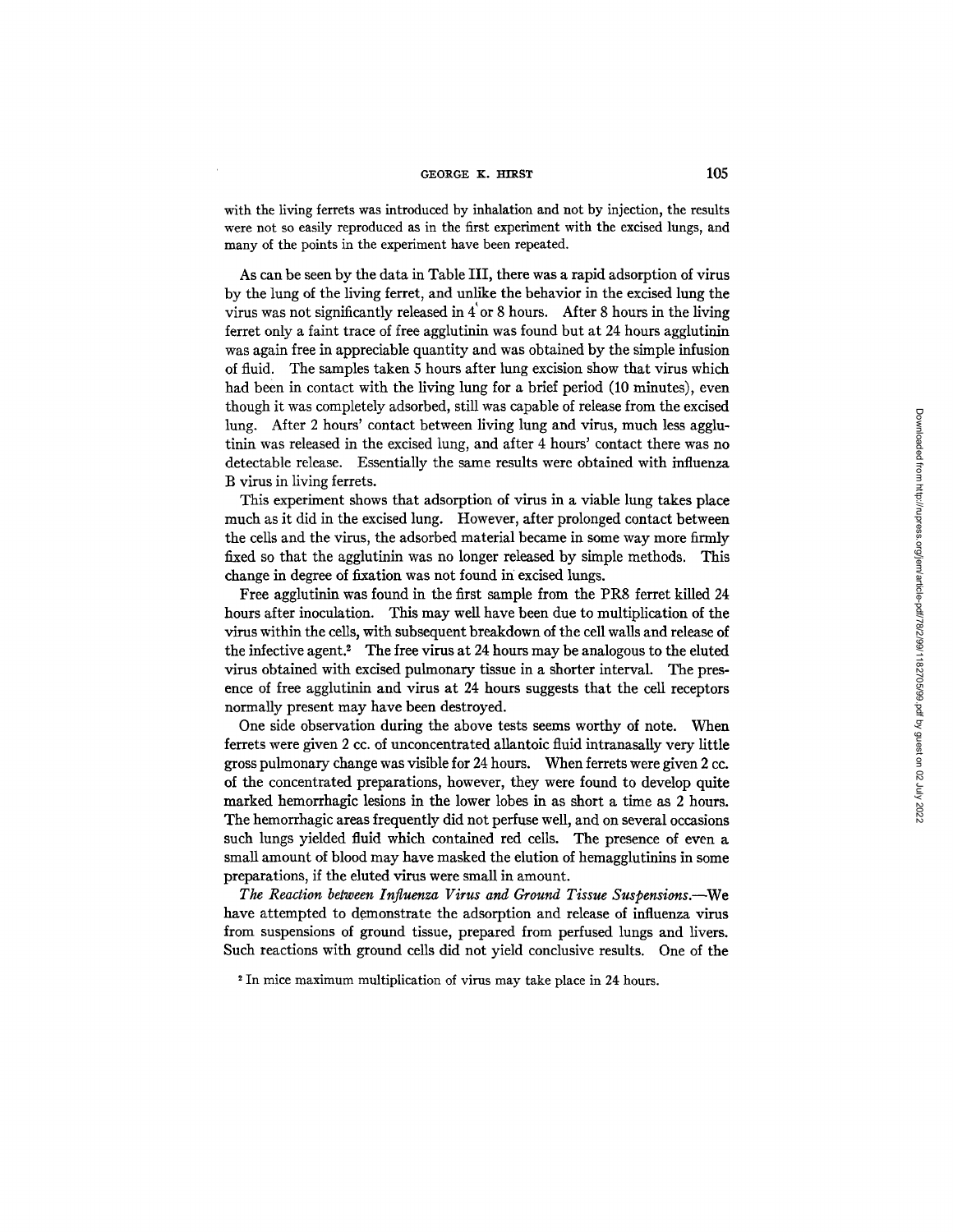difficulties was the high content of agglutination inhibitor present in certain tissues, as *e.g.* ferret lung.

A perfused ferret lung was ground in saline (20 per cent wet weight suspension) and the larger particles were discarded. The remainder of the suspension was diluted in twofold steps of 0.5 cc. each. To each dilution of lung suspension enough PR8 virus was added to make a final concentration of 4 agglutination units. After mixing, avian red cells were added, and the 50 per cent inhibition titer was measured. It was found that the lung extract inhibited 4 units of agglutinin to a titer of 10,000 (dilution factor in terms of wet weight of ferret lung). Washing the lung particles with saline removed this inhibitor.

|                 |                 | Time of combination of virus and cell suspension, min. |        |        |        |        |        |        |  |
|-----------------|-----------------|--------------------------------------------------------|--------|--------|--------|--------|--------|--------|--|
| Cell suspension | Virus<br>strain | $\Omega$                                               |        | 15     | 30     | 60     | 120    | 300    |  |
|                 |                 | Agglutination titer                                    |        |        |        |        |        |        |  |
| Ferret lung     | A               | 538                                                    | 182    | 147    | 97     | 97     | 120    | 84     |  |
|                 | B               | 52                                                     | 28     | 23     | 21     | 24     | 37     | 42     |  |
| Ferret liver    | A               | 362                                                    | 39     | 12     | 7      | 4      | 3.5    | 4      |  |
|                 | B               | 632                                                    | 315    | 158    | 97     | 79     | 112    | 169    |  |
| Rabbit liver    | A               | 164                                                    | $\lt2$ | $\lt2$ | $\lt2$ | $\leq$ | $\lt2$ | $\lt2$ |  |
|                 | $\bf{B}$        | 338                                                    | 84     | 60     | 56     | 60     | 64     | 97     |  |

TABLE IV Adsorption of Influenza Hemagglutinins by Ground Cell Suspensions of Lung and Liver

Washed suspensions of ferret and rabbit lungs and livers were tested for their capacity to adsorb virus. A suspension of fine tissue sediment (approximately 5 per cent by volume) was mixed with an equal quantity of allantoic fluid. Samples of the mixtures were taken at intervals, and the sediment was removed by centrifugation. All of the samples were then titered for agglutinin content. An experiment with ferret lung and ferret and rabbit liver is recorded in Table IV. Both liver tissues and ferret lungs showed a marked adsorption of PR8 virus without evidence of release, while B virus Was adsorbed less well but was released to a slight extent. Some tissues such as washed human red cell stroma showed marked adsorption of PR8 and very little or no adsorption of Lee with no detectable release of either virus.

These experiments were very inconclusive except to suggest that in perfused liver, as well as in pulmonary cells, some analogue of the red cell receptor substance may have been present, giving the slight degree of virus release. They also suggest that with fragmented cells the adsorption of virus may resemble that occurring with protamine or aluminum hydroxide more closely than that occurring with intact red blood and respiratory cells. The efficiency of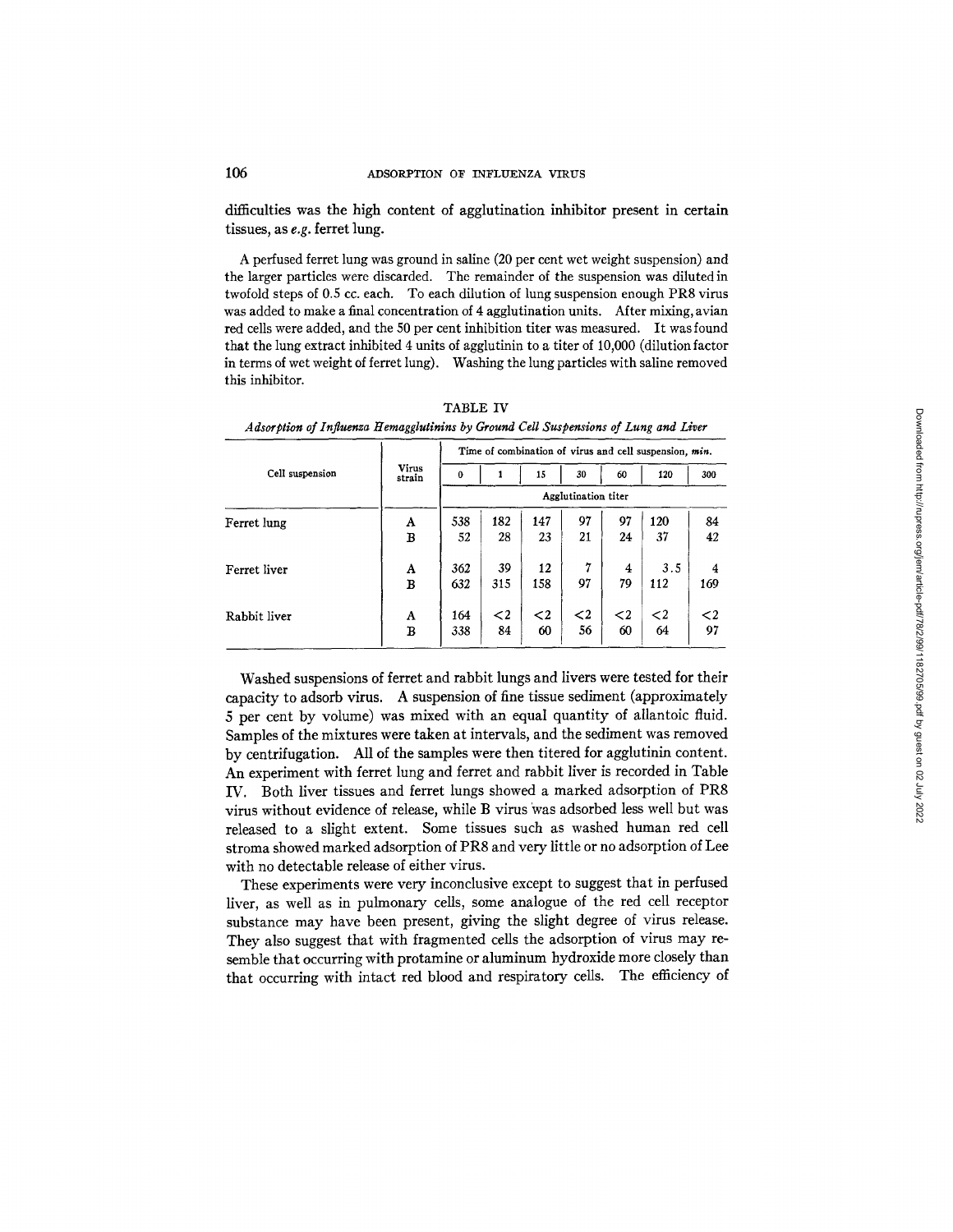ferret pulmonary cells in adsorbing virus was markedly reduced by grinding and washing.

#### DISCUSSION

In the first experiment described, in which the reaction between perfused ferret lung and the Lee and PR8 strains was tested, it was pointed out that the rate of adsorption and release of these two strains was quite different and also that a strikingly similar difference was found in the reaction between these two strains and avian red cells (5). This similarity furnishes some evidence that the two phenomena (virus reaction with red cells and respiratory cells) are fundamentally similar.

In investigating the red cell-virus reaction we observed that after adsorbed virus had been completely eluted, the cells were incapable of adsorbing further virus. While we did not make an analogous test with ferret lung, it seems certain that the respiratory receptor substance was exhausted at the end of 5 hours' exposure to B virus, for example, since after this time the cells within the lung were bathed in fluid containing virus in even higher concentration than the original inoculum. Furthermore, the virus at the end of the experiment behaved like untreated virus in its capacity to agglutinate red cells and infect mice. Hence we may assume that, as with avian red cells, the receptor substance on the surface of the respiratory cell was exhausted or destroyed. This phenomenon presents an even stronger analogy between the red cell and respiratory cell reaction.

One of the most interesting aspects of the adsorption-elution reaction with respiratory cells is speculation concerning the possible r61e of this reaction in natural infection with the virus. We have already shown that in the living ferret the elution phase does not take place, at least not within the same period as in the excised lung. The most obvious explanation for the difference in behavior of virus in intact and excised lungs is that in the former the virus, once it has been adsorbed, goes on and becomes even more firmly fixed, while in the latter the destruction of the receptor substance is the only stage that takes place and hence the virus is released. It seems quite likely that destruction of the receptor substance takes place in the living ferret also, since 24 hours after infection free agglutinin for chicken red blood cells was present in the lung. Incidentally the finding of free agglutinin and virus in the lung 24 hours after infection corroborates Taylor's finding (9) that mice given a sublethal dose of virus died of overwhelming infection when broth or horse serum was instilled intranasally 24 hours after the original infection. The additional fluid could have provided transport for readily elutable virus.

While the data are meager as yet, it is tempting to formulate a tentative hypothesis as to the possible mechanism of the early stages of influenza virus infection of the respiratory cell. It may not be sufficient merely for an inhaled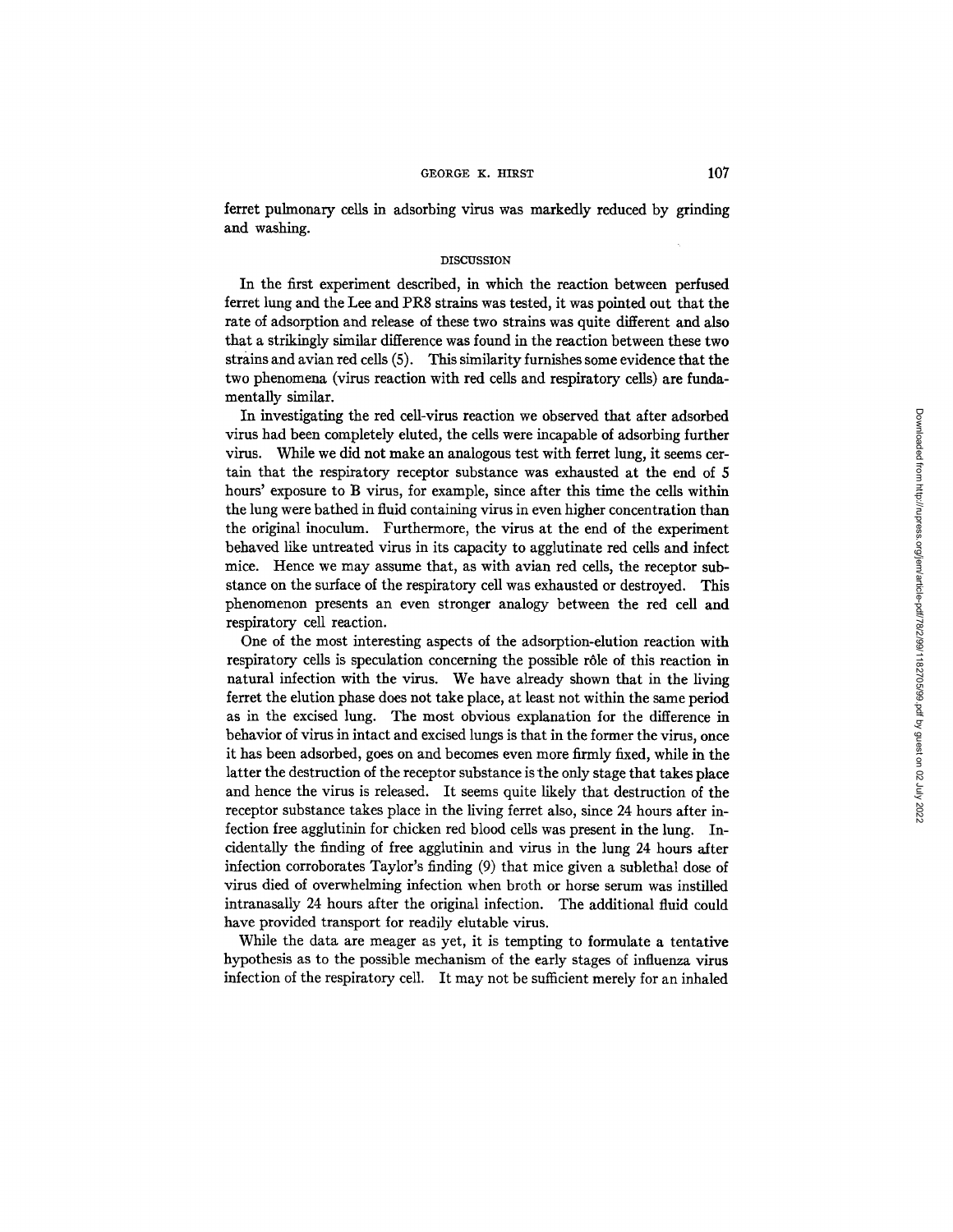virus particle to come in contact with any point on a susceptible cell, and it may be necessary for it to become attached to a specific receptor substance to gain entrance. Before the virus can infect, it may also have to alter or destroy this receptor substance by means of an enzyme in order to pave the way for penetration and parasitism of that cell. Once the receptor substance is destroyed the virus becomes more firmly bound, parasitizes the cell, multiplies, and again appears free in the lung making possible spread of infection by contiguity. Since a close correlation has been demonstrated between the neutralizing and agglutination-inhibiting power of various human sera, it may be that neutralization (in mice) consists mainly of covering over that portion of the virus which ordinarily attaches itself to the receptor substance.

The experiments with ground tissues suggest that a substance, similar to the red cell receptor, may be present in tissues other than red cells and respiratory epithelium. Such a situation has been firmly established in respect to other substances, for example, the blood group A substance, where their presence has been demonstrated in many types of mammalian cell besides the red cell.

### SUMMARY

A study of the reaction between influenza virus and the cells of the excised and perfused ferret lung has yielded the following results: (1) The cells of the lung rapidly adsorbed large amounts of intratracheally inoculated virus. (2) After a short interval the pulmonary cells began spontaneously to release the adsorbed virus, and in the case of influenza B the release was 75 per cent complete after 5 hours. (3) The Lee strain was more completely released from pulmonary cells after 5 hours than was the PR8 strain. (4) After the cells released the adsorbed virus they appeared incapable of adsorbing virus as before. (5) When the mouse-infecting capacity of the virus had been done away with by heat or formalin, the virus was adsorbed by the pulmonary cells but was not released.

In all except the last of the characteristics listed the interaction between influenza virus and the pulmonary cells closely resembles that between influenza virus and avian red blood cells.

In the living ferret inhaled influenza virus was also rapidly adsorbed by the lung, but in a very short time the adsorbed virus which at first could be readily eluted (after perfusion and excision of the lung) became so much more firmly fixed as not to be released by this method. Free virus could not be demonstrated in the living ferret until 24 hours after the animal had been exposed to the inoculum.

On the basis of these and previous experiments it is postulated that the destruction of a specific receptor substance,--which may involve an enzymatic reaction,—may be a necessary preliminary event in the parasitism of susceptible cells by influenza virus.